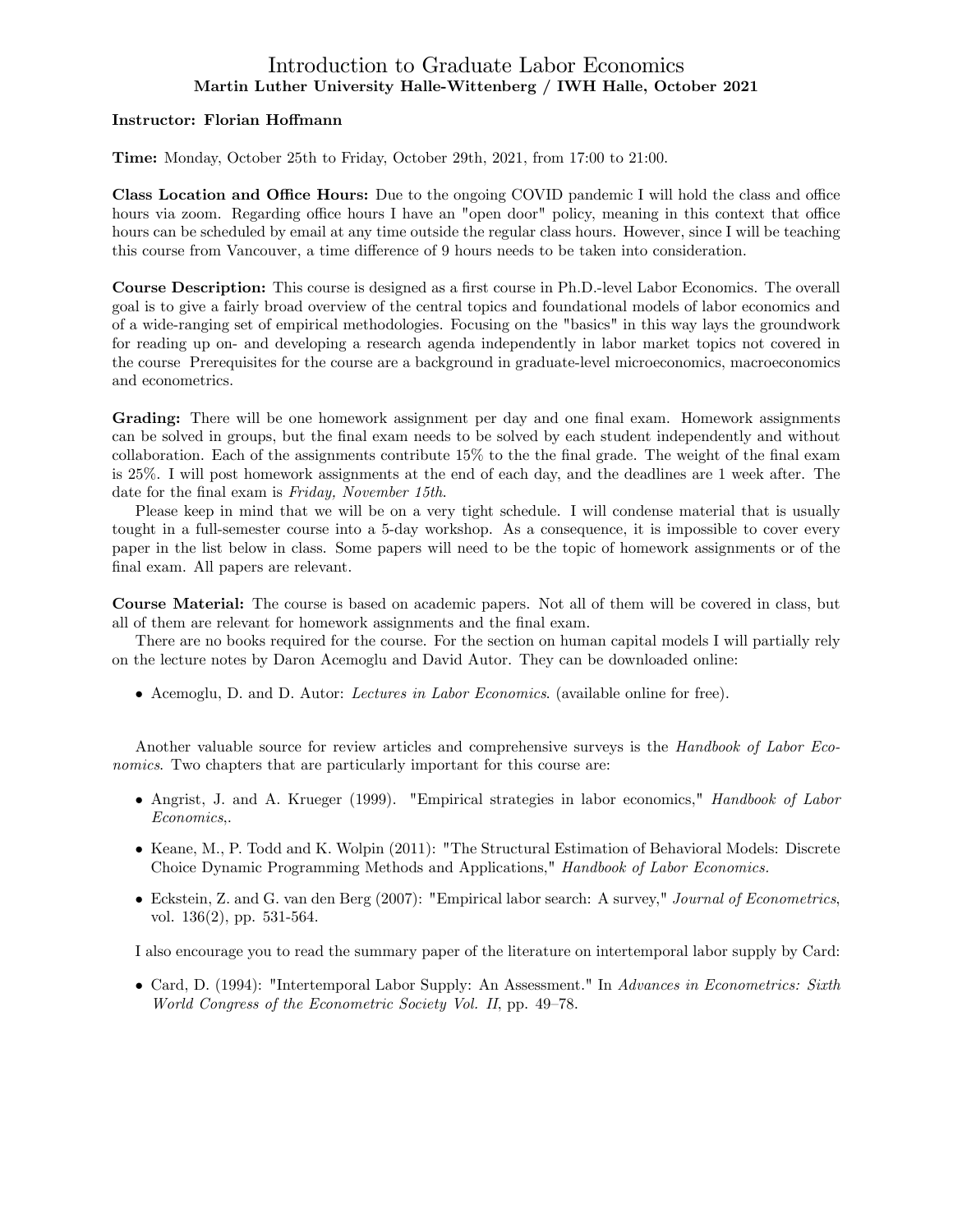# Detailed Syllabus

- 1. Day 1: Neoclassical Static Labor Supply; Difference-in-Differences.
	- Lecture Notes
	- Eissa, N. and J. Liebman (1996): "Labor Supply Responses to the Earned Income Tax Credit." Quarterly Journal of Economics.
	- Kleven, H. (2020): "The EITC and the Intensive Margin: A Reappraisal." NBER Working Paper No. 26405.

## 2. Day 2: Neoclassical Intertemporal Labor Supply; Field Experiments, Regression Discontinuity Design, Spatial Discontinuities.

- (a) Intertemporal Labor Supply.
	- Lecture Notes
	- MaCurdy, T. (1981): "An Empirical Model of Labor Supply in a Life-Cycle Setting." Journal of Political Economy, pp. 1059-1085.
	- Fehr, E. and L. Goette (2007): "Do Workers Work More if Wages are High? Evidence from a Randomized Field Experiment." American Economic Review.
- (b) Empirical Applications: Disability Insurance and Retirement
	- Kostol, A. and M. Mogstad (2014): "How Financial Incentives Induce Disability Insurance Recipients to Return to Work." American Economic Review.
	- Fetter, D. and L. Lockwood (2018): "Government Old-Age Support and Labor Supply: Evidence from the Old Age Assistance Program." American Economic Review, vol. 108 (8).

### 3. Day 3: Labor Market Search Theory

- Lecture Notes.
- Topel, R. H., and M. P. Ward (1992): "Job Mobility and the Careers of Young Men." Quarterly Journal of Economics, 107(2).
- $\bullet$  Oreopoulos, P., A. Heisz and T. von Wachter (2011): "Short- and Long-Term Career Effects of Graduating in a Recession." AEJ: Applied Economics.
- Jovanovic, B. (1979). "Job Matching and the Theory of Turnover," Journal of Political Economy, vol. 87(5).
- Burdett, K. and D. Mortensen (1998): "Wage Differentials, Employer Size, and Unemployment." International Economic Review.
- Moen, Espen (1997): "Competitive Search Equilibrium." Journal of Political Economy.
- Shi, S. (2009): "Equilibrium Search for Wage-Tenure Contracts." *Econometrica*, vol. 77 (2).
- Cahuc, P., J.-M. Robin and F. Postel-Vinay (2006): "Wage Bargaining with On-the-Job Search: Theory and Evidence." Econometrica, vol. 74 (2).